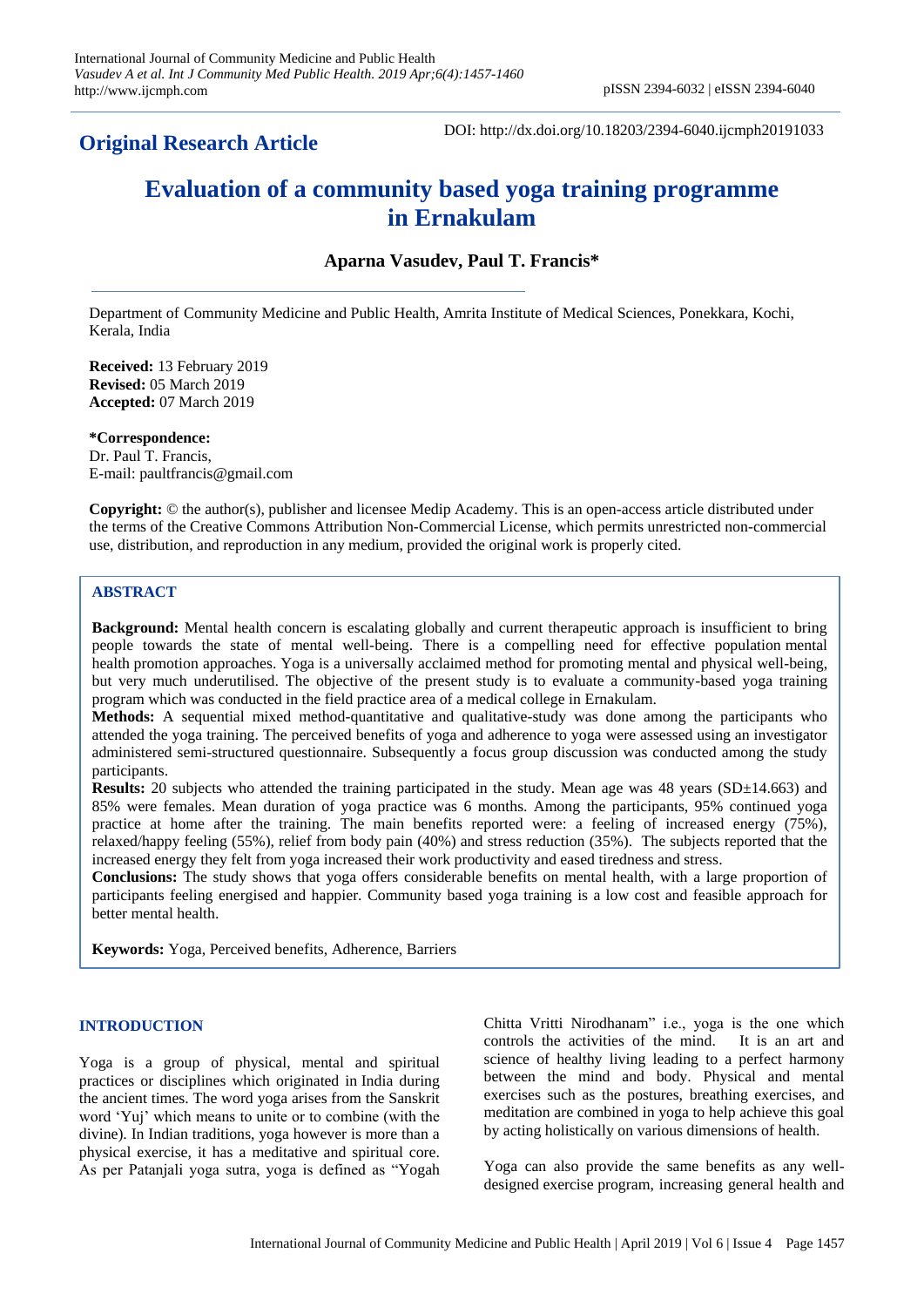stamina, reducing stress, and improving those conditions brought about by sedentary lifestyles.<sup>1</sup> Its practice prevents psychosomatic disorders and improves the resistance and ability of an individual to endure stressful situations. It is well established that yoga has a preventive and curative role on high blood pressure and heart diseases, but the degree to which yoga may decrease blood pressure and its mechanism of action is yet to be established.<sup>2</sup> Improving insulin sensitivity, glucose tolerance and lipid profiles, preventing obesity are the other tangible benefits of yoga.<sup>3</sup> The scientists around the world accepted that it also leads to a reduction in oxidative damage (delays ageing), improves pulmonary function and coagulation profiles and decreases sympathetic activation in patients with DM related chronic disorders.4,5

Yoga has gained much popularity since the inception of International yoga day in 2015 and it is widely practiced across the globe nowadays. In today"s frenetic world, yoga has much importance as it has been shown to slow down/relax the rushing pace of life and increase awareness, by focusing on the present. Regular practice of yoga improves flexibility, strength, endurance, selfcontrol while promoting a sense of mental well-being. Sustained practice tends to improve sense of energy in day-to-day life. Yoga is recognised as a form of mindbody medicine that helps in integrating individual's physical, mental and spiritual components to improve all aspects of health especially stress-related illness.

Yoga is a universally acclaimed method for promoting mental and physical well-being, but very much underutilised. Our institution conducted two yoga training programs at the peripheral centres with an objective to increase utilisation and awareness about yoga. The aim of the study was to evaluate the community-based yoga training program which was conducted in the field practice area of AIMS, Ernakulam.

# **METHODS**

# *Study design*

Cross sectional mixed method–quantitative and qualitative.

# *Study setting*

Urban and rural field practice area of Amrita Institute of Medical Sciences, Ernakulam.

#### *Study population*

Residents who attended yoga training at the centres.

# *Study period*

December 2017 to January 2018.

### *Sample size*

Universal sample-all participants who attended yoga training at the centres were included in the study.

#### *Study description*

The details of all participants who attended two yoga training batches of January 2017 and September 2017 were obtained and then contacted over phone. Among 28 contacts, 20 responded. The participants were then interviewed based on a semi structured questionnaire to assess the benefits of yoga programme. The questionnaire consisted of 21 questions which assessed variables such as age, sex, educational status, occupation, pre-existing medical conditions, health benefits of yoga and factors affecting adherence. It also had open ended questions which asked them to reflect on their perceived benefits of yoga and the barriers experienced for adherence to yoga practise at home.

The qualitative part consisted of key informant interviews and focus group discussions with the participants. The focus group discussions were mainly based on the evaluation of the perceived benefits and the factors contributing to adherence to yoga. The findings from the FGD were in line with the results obtained from the personal interviews. The data was entered into Microsoft excel version 2016 and analysed using SPSS version 20. The qualitative data collected was transcribed verbatim, translated and the particular comments that supported or contradicted the main themes were noted.

# **RESULTS**

The sociodemographic variables are presented in Table 1. The mean age of the respondents was  $48\pm14.663$  years (Table 1).

#### **Table 1: Sociodemographic variables (n=20).**

| <b>Variables</b>    | <b>Mean</b> (or)<br>Number $(\% )$ |
|---------------------|------------------------------------|
| Mean age (in years) | $48 \pm 14.663$                    |
| Gender              |                                    |
| Male                | 3(15)                              |
| Female              | 17(85)                             |
| <b>Education</b>    |                                    |
| Graduates           | 12(60)                             |
| High school         | 6(30)                              |
| Higher secondary    | 2(10)                              |
| Occupation          |                                    |
| Skilled             | 5(25)                              |
| Unskilled           | 4(20)                              |
| Unemployed          | 11(55)                             |

All participants perceived more than one benefit from practising yoga, the results of which are presented in Table 2. The most common perceived benefit was a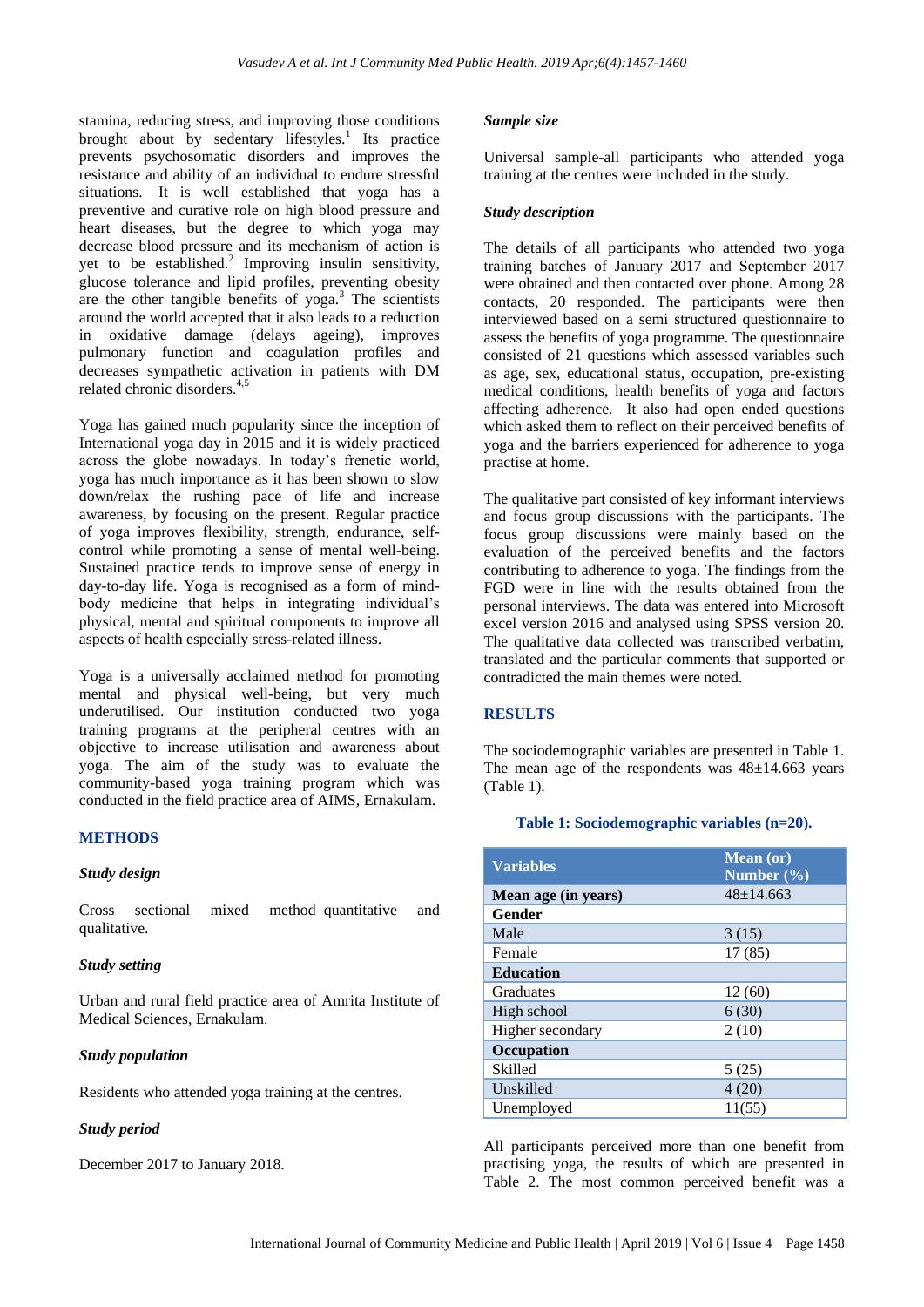refreshed or energised feeling. A majority of them also perceived a feeling of happiness. There were many barriers for practising yoga at home regularly and the most common reason was lack of time (Table 2).

#### **Table 2: Adherence to yoga, perceived benefits and barriers (n=20).**

| <b>Variables</b>          | Number $(\%)$ |
|---------------------------|---------------|
| <b>Adherence to yoga</b>  |               |
| Adherence to yoga         | 7(35)         |
| Non-adherence to yoga     | 13 (65)       |
| <b>Perceived benefits</b> |               |
| Refreshed/energised       | 15(75)        |
| Relaxed/happy             | 11(55)        |
| Relief from body pain     | 8(40)         |
| Relief from mental stress | 7(35)         |
| Improved concentration    | 5(25)         |
| Prevents weight gain      | 5(25)         |
| Better sleep              | 4(20)         |
| Reduced anger             | 4(20)         |
| <b>Barriers</b>           |               |
| Lack of time              | 12(60)        |
| Lack of space             | 4(20)         |
| Physical difficulty       | 4 (20)        |

# *Qualitative data findings*

With respect to perceived benefits of yoga, the observations were mainly under two domains–physical and mental benefits.

The main physical benefit mentioned by most of the participants was a feeling of increased energy to carry out work. One of the respondents quoted "*When I do yoga in the morning, I feel energised for the whole day to do my works*".

Many participants also had other benefits and one of them was relief from musculoskeletal pain enabling an ease of movement. One participant said "*because of body pain, I had difficulty in climbing steps but after doing yoga I could climb steps without pain*".

The mental benefits reported by participants mainly included an energised or refreshed feeling and relief from stress as quoted: "*Yoga helped me boost my confidence levels*"

# "*It helps in reducing stress and I do it when I go through stressful periods*".

Regarding barriers to continue with practising yoga, most of them found lack of time as a major constraint. Many of the respondents felt that doing yoga practice in a group would lead to better adherence. Yoga practice as a group also resulted in a sense of togetherness and adds to its benefits as a social gathering as well, which a participant quoted as saying in the FGD that "*There is a happiness in doing it (yoga) together and this happiness is the reason why we wish to do it again. When we all get together and do yoga, it's a happiness and it helps us in forgetting the tensions at home*".

# **DISCUSSION**

In our study we found that 35% of the participants had adhered to regular yoga practice. In a study done at Goa by Chatterjee et al, the adherence rate was found to be 50% whereas a study done in older women with osteoarthritis in Minnesota reported a high adherence rate of 75%.<sup>6,7</sup> Another study done in Bangalore by Dayananda et al had an adherence rate of 86%.<sup>8</sup>

The main perceived benefit in our study was an energised or refreshed feeling. A systematic review done by Woodyard et al reported similar findings with the basis that yoga shifts the balance from the sympathetic nervous system and the stress response to the parasympathetic system and the relaxation response.<sup>9</sup> Arora et al describes in their study that the practise of yoga results in generation of balanced energy, which is also essential to the immune system.<sup>10</sup> Zavala et al also reported a subjective sense of energy that was positively correlated with yoga.<sup>11</sup> An RCT done by Shanthakumari et al in Trivandrum has revealed that yoga resulted in a significant reduction in lipid profile of diabetic patients.<sup>12</sup> Our study has shown that many of the participants felt a relief from body pain through yoga. A study done on older adults by Tew et al showed that yoga improved all aspects of physical function and flexibility.<sup>13</sup> Woodyard et al states improved flexibility as one of the first and most obvious benefits of yoga and says that the gradual loosening of muscles that comes with practice is thought to be one reason that yoga is associated with reduced aches and pains.<sup>9</sup> Rao et al reports in their study that yoga caused a significant improvement in quality of life of breast cancer patients.<sup>14</sup> It was found from our study that 75% of the respondents preferred doing yoga as a group. The interview responses indicated that the opportunity for social interaction and the feeling of togetherness promoted their mental well-being. A study done by Tew et al also reported that the same reasons promoted attendance in the yoga classes.<sup>13</sup>

The most common barrier to yoga practice at home was lack of time. This was similar to another study by Dayananda et al which reported irregularity in lifestyle, family commitments, and occupational commitments as significant strong barriers and a study by MT et al which reported busy schedule as the most common reason for discontinuing practice.<sup>8,15</sup>

# **ACKNOWLEDGEMENTS**

The authors thank the staff of urban and rural health centres who helped in the conduct of the study.